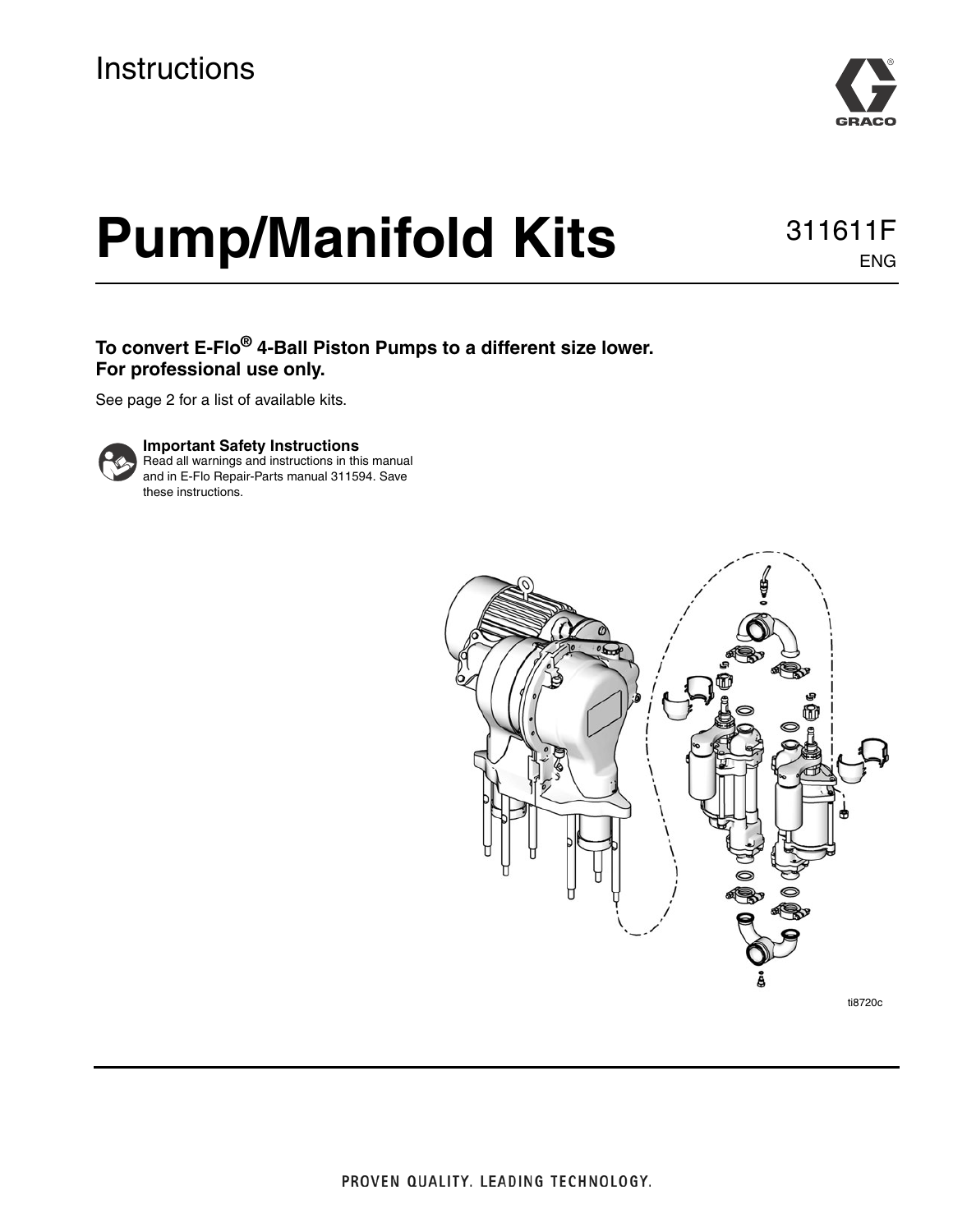# <span id="page-1-0"></span>**Kit Parts**

Complete kits are available to convert from one size lower to another. See the table below for available kits.

| <b>Kit Part</b><br>No. | Lower<br>Part No. | <b>Description</b>           |
|------------------------|-------------------|------------------------------|
| 289553                 | 24F417            | TM<br>750 cc, Chromex        |
| 15J747                 | 24F428            | 1000 cc, Chromex             |
| 15J748                 | 24F436            | 1500 cc, Chromex             |
| 15J749                 | 24F444            | 2000 cc, Chromex             |
| 16F420                 | 24F418            | 750 cc, MaxLife <sup>®</sup> |
| 15J750                 | 24F429            | 1000 cc, MaxLife             |
| 15J751                 | 24F437            | 1500 cc, MaxLife             |
| 15J752                 | 24F445            | 2000 cc, MaxLife             |

**NOTE:** The kits include the following parts. Parts included in the kit are marked with an asterisk, for example (13\*). Use all the new parts in the kit.

| Ref.   |          |                                                                                                    |                |
|--------|----------|----------------------------------------------------------------------------------------------------|----------------|
| No.    | Part No. | <b>Description</b>                                                                                 | Qty            |
| $13*$  | 184128   | COLLAR, coupling                                                                                   | 4              |
| $14*$  | 184059   | NUT, coupling                                                                                      | $\overline{c}$ |
| $15*$  | 108683   | NUT, lock, hex                                                                                     | 6              |
| $16*$  | 120351   | GASKET, sanitary                                                                                   | 4              |
| $17*$  | n/a      | <b>MANIFOLD</b>                                                                                    | $\overline{c}$ |
| $18*$  | 120350   | CLAMP, sanitary, 1.5                                                                               | $\overline{4}$ |
| $22^*$ | 24F428   | LOWER, 1000 cc, Chromex cylinder;<br>used in kit 15J747; see 3A0539 for<br>lower parts information | 2              |
|        | 24F436   | LOWER, 1500 cc, Chromex cylinder;<br>used in kit 15J748; see 3A0539 for<br>lower parts information | 2              |
|        | 24F444   | LOWER, 2000 cc, Chromex cylinder;<br>used in kit 15J749; see 3A0539 for<br>lower parts information | 2              |
|        | 24F429   | LOWER, 1000 cc, MaxLife cylinder;<br>used in kit 15J750; see 3A0539 for<br>lower parts information | 2              |
|        | 24F437   | LOWER, 1500 cc, MaxLife cylinder;<br>used in kit 15J751; see 3A0539 for<br>lower parts information | 2              |

#### **Ref.**

2

2

2

2

2

| No.   |        | Part No. Description                                                                               |   |
|-------|--------|----------------------------------------------------------------------------------------------------|---|
|       | 24F445 | LOWER, 2000 cc, MaxLife cylinder;<br>used in kit 15J752; see 3A0539 for<br>lower parts information | 2 |
|       | 24F417 | LOWER, 750 cc, Chromex cylinder;<br>used in kit 289553; see 3A0539 for<br>lower parts information  | 2 |
|       | 24F418 | LOWER, 750 cc, MaxLife cylinder;<br>used in kit 16F420; see 3A0539 for<br>lower parts information  | 2 |
| $41*$ | 111316 | O-RING; chemically resistant fluoro-<br>elastomer                                                  | 2 |
| 45*   | n/a    | PLUG, manifold                                                                                     | 2 |

*Parts designated n/a are not available separately.*

## <span id="page-1-1"></span>**Pressure Relief Procedure**

|--|

System pressure can cause the pump to cycle unexpectedly, which could result in serious injury from splashing or moving parts.

- 1. Set START/STOP switch to STOP.
- 2. Push in SECURE DISABLE switch.
- 3. Open the back pressure regulator and all fluid drain valves in the system, having a waste container ready to catch drainage. Leave open until you are ready to pressurize system again.
- 4. Check that pressure gauges on fluid supply and return lines read zero. If gauges do not read zero, determine cause and carefully relieve pressure by VERY SLOWLY loosening a fitting. Clear obstruction before pressurizing system again.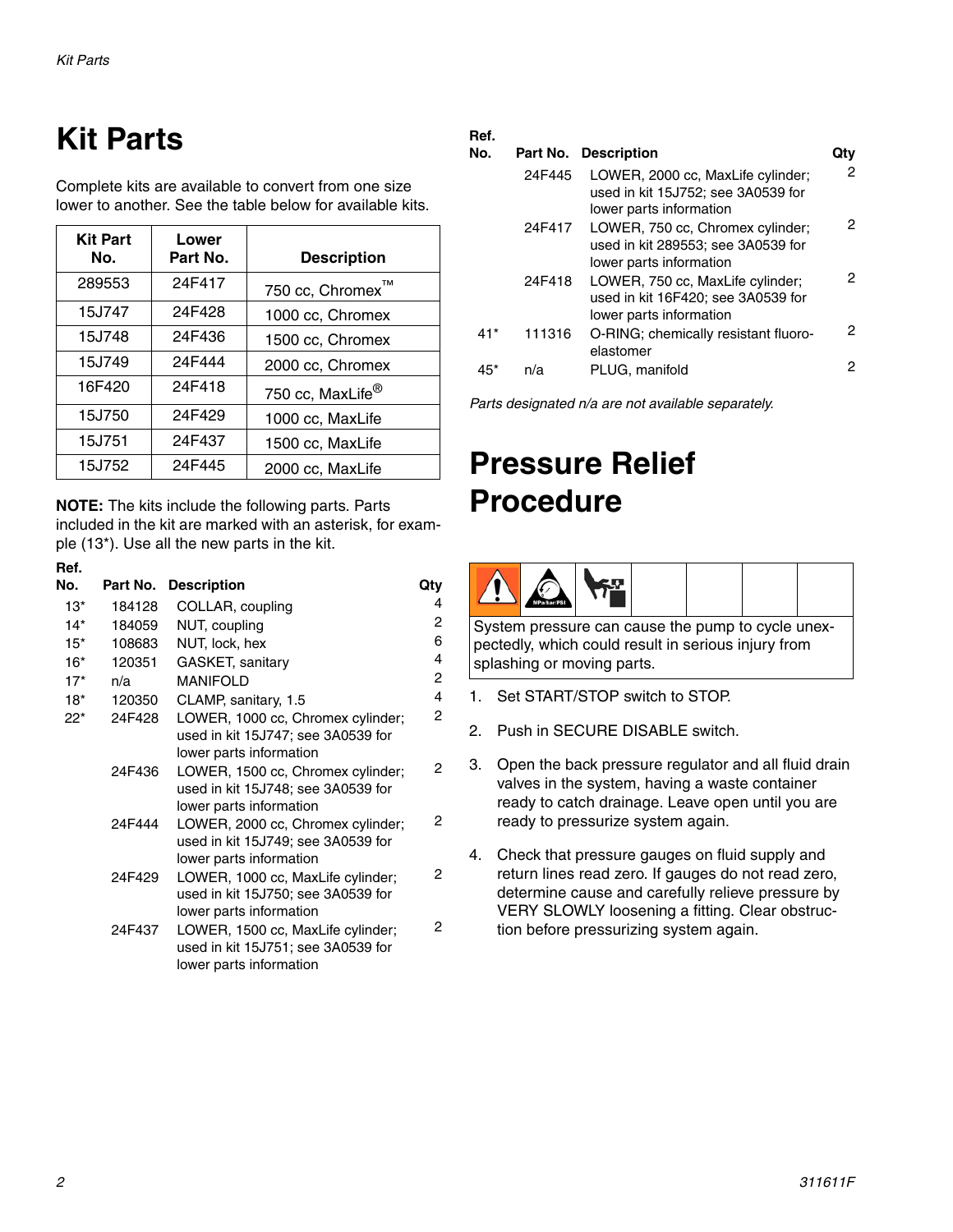### <span id="page-2-0"></span>**Flushing**



- 1. Follow **[Pressure Relief Procedure](#page-1-1)**, page [2](#page-1-1).
- 2. Supply the appropriate flushing material to the system.
- 3. Set pump to lowest possible fluid pressure, and start the pump.
- 4. Flush long enough to thoroughly clean the system.
- 5. Follow **[Pressure Relief Procedure](#page-1-1)**, page [2](#page-1-1).

### **Kit Installation**

### **Disassembly**



- 1. Flush the pump, see page [3.](#page-2-0)
- 2. Jog the motor to bring the lower on the side being repaired to the bottom of its stroke. This provides access to the coupling nut (14).
- 3. Relieve the pressure, see page [2](#page-1-1).
- 4. Remove the 2-piece shield (72) by inserting a screwdriver straight into the slot, and using it as a lever to release the tab. Repeat for all tabs. **Do not** use the screwdriver to pry the shields apart.
- 5. See FIG. 1. Place a 3/4 in. wrench on the slider piston (9) flats (just above the coupling nut), to keep the slider piston/connecting rod from turning when you are loosening the coupling nut (14). Orient the wrench so it is braced against one of the tie rods (3). Applying excessive force to the slider piston/connecting rod can shorten the life of the lower pin bearing.
- 6. Using a 1-5/8 in. open-end wrench, unscrew the coupling nut (14) from the slider piston (9) and let it slide down onto the pump piston rod. Be careful not to lose the collars (13).
- 7. Repeat steps 2-6 for the other lower.
- 8. Shut off electrical power and allow the unit to cool.
- $10 \over 10$  Hold slider piston (9) flats with 3/4 in. wrench, and brace against tie rod (3).



**FIG. 1. Remove Coupling Nut**

- 9. Disconnect the fluid inlet and outlet lines from the pump. Plug the ends to prevent fluid contamination.
- 10. See [FIG. 2.](#page-4-0) *On pumps with a sensor circuit:* At the pump outlet manifold (17), loosen the transducer nut (M) and unscrew the adapter (42) from the manifold. Remove the transducer (25a) from the manifold port. Remove the existing o-ring (41) and discard.
- 11. Loosen the clamps (18) at the inlet and outlet manifolds (17). Remove the manifolds and gaskets (16).
- 12. Remove the coupling nut (14) and collars (13) from the piston rods (PR).
- 13. Unscrew the locknuts (15). Remove the lower (22). See your separate lower manual for repair instructions.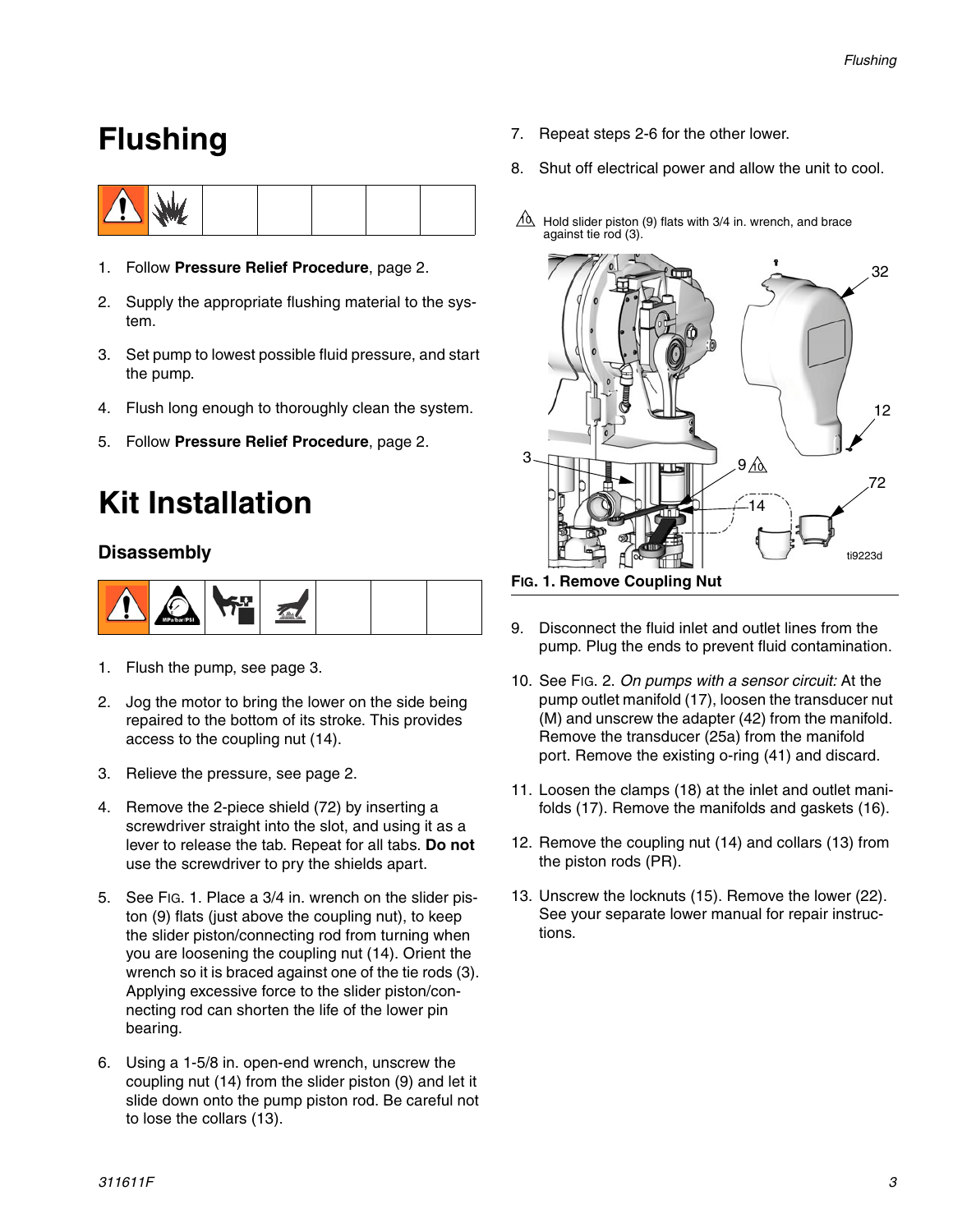### **Reassembly**

- 1. See [FIG. 2](#page-4-0). Install the coupling nut (14) on the lower's piston rod (PR).
- 2. Orient the lower (22) to the gear reducer (1) as shown. Position the lower on the tie rods (3). Screw the tie rod locknuts (15) onto the tie rods handtight.
- 3. Assemble the inlet and outlet manifolds (17) to the lower, using new gaskets (16) and clamps (18). Torque the clamps (18) to 15-20 ft-lb (21-27 N•m).
- 4. Torque the locknuts (15) to 50-60 ft-lb (68-80 N•m).
- 5. At the outlet manifold (17):
	- a. *On pumps with a sensor circuit:* Install a new black o-ring (41) on the transducer (25a). Insert the transducer into the outlet manifold (17). Torque the adapter (42) first, then the nut (M) to 15-20 ft-lb (21-27 N•m).
	- b. *On pumps without a sensor circuit:* Install a black o-ring (41) on the plug (45). Screw the plug into the outlet manifold (17) and torque to 15-20 ft-lb (21-27 N•m).
- 6. Install a black o-ring (41) on the plug (45). Screw the plug into the inlet manifold (17) and torque to 15-20 ft-lb (21-27 N•m).
- 7. Ensure that the collars (13) are in place in the coupling nut (14).
- 8. Place a 3/4 in. wrench on the flats of the slider piston (9), to keep it from turning when you are tightening the coupling nut (14). Orient the wrench so it is braced against one of the tie rods (3) or pump stand. Tighten the coupling nut (14) onto the slider piston (9) and torque to 75-80 ft-lb (102-108 N•m).
- 9. Install the shields (72) by engaging the bottom lips with the groove in the wet-cup cap. Snap the two shields together.
- 10. Turn on power and jog the motor to bring the other drive to the bottom of its stroke. Repeat procedure to connect the other lower.

**NOTE:** Update the drive software to reflect the change in size of the lowers. See manual 311596.

11. Flush and test the pump before reinstalling it in the system. Connect hoses and flush the pump. While it is pressurized, check for smooth operation and leaks. Adjust or repair as necessary before reinstalling in the system.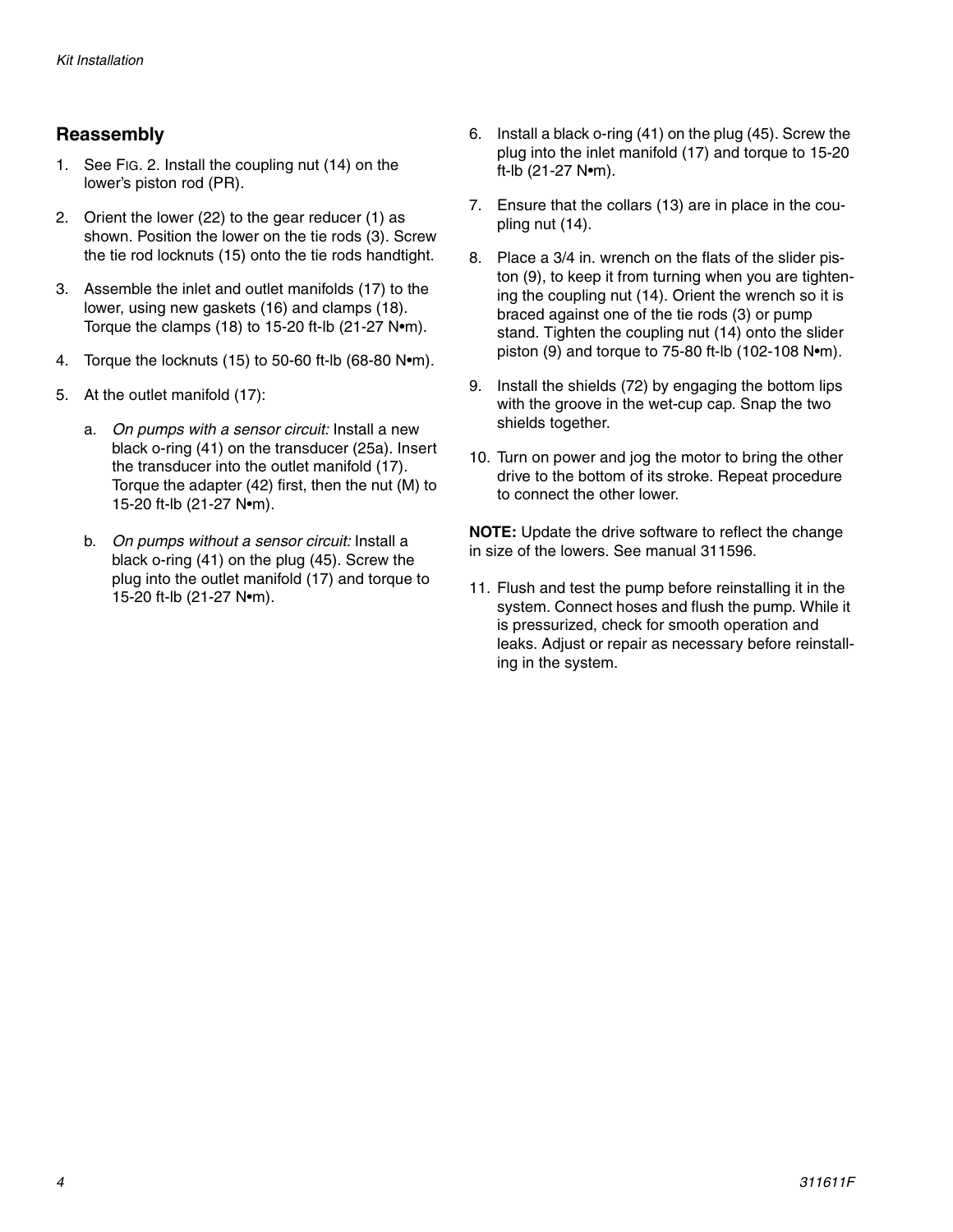- $4\sqrt{4}$  Torque to 50-60 ft-lb (68-80 N•m).
- $5\sqrt{2}$  Torque to 75-80 ft-lb (102-108 N•m).
- $\overline{\triangle}$  Torque to 15-20 ft-lb (21-27 N•m).
- 14 Apply lithium grease.
- On pumps without a sensor circuit, install a plug (45) instead of the transducer (25a), 15



#### <span id="page-4-0"></span>**FIG. 2: Fluid Section**